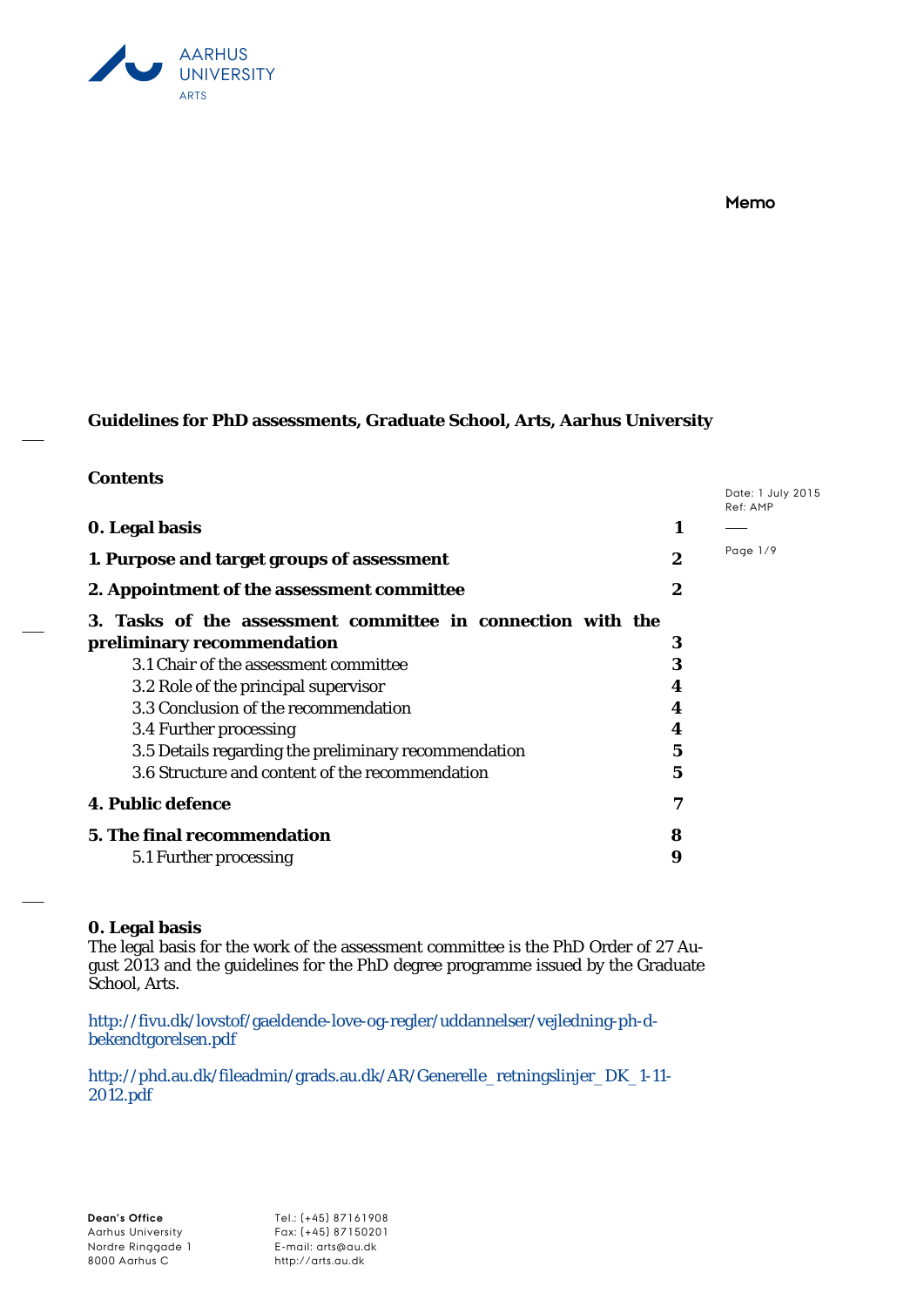

## **1. Purpose and target groups of assessment**

The purpose of the work of the assessment committee is to ensure the impartial academic assessment of PhD dissertations, to issue a preliminary recommendation to the graduate school as to whether a defence should be conducted, to carry out the PhD defence, and then to issue a recommendation to the Academic Council as to whether the PhD degree should be awarded.

*The preliminary recommendation* constitutes the basis enabling the graduate school to decide between conducting a defence, or requiring that the dissertation should be resubmitted by a specified deadline, or appointing a new assessment committee. The preliminary recommendation also constitutes the basis of the author's preparation for the defence, and is normally used as the basis of the final recommendation.

*The final recommendation* constitutes the basis for the Academic Council's decision as to whether the PhD degree should be conferred. The assessment committee should be aware that in Denmark the final recommendation is normally enclosed with job applications – so it should be designed to give an impression of the performance of the person concerned during the PhD degree programme, as revealed in the PhD dissertation and during the defence.

# **2. Appointment of the assessment committee**

With a view to complyi*n*g with the deadlines for the assessment committee's recommendation (see section 18(1)) and conducting the defence (see section 20(2)), the composition of the assessment committee should be considered well in advance of the submission of the dissertation to ensure that the assessment committee has been appointed by the time the PhD dissertation is submitted. The principal supervisor must inform the PhD programme director of the upcoming submission of the dissertation at least two months prior to the expected submission date. If the expected submission date falls within the periods 15 June - 15 August or 15 December - 31 January, the PhD programme director must be informed at least three months prior to the expected submission date. Before the submission of the dissertation and after consultation with members of the research environment, including the principal supervisor, the PhD programme director will make recommendations to the graduate school concerning the composition of the assessment committee. These recommendations are subject to the approval of the head of the graduate school. The members of the PhD committee will be informed in writing of the proposals regarding the assessment committee, and have seven days to present any objections they may have about its composition. The PhD student or author (cf. section 15(2)) is entitled to submit any objections regarding the members of the assessment committee within a period of at least one week. If the PhD student or author cannot accept the final decision about the composition of the assessment committee, he or she may withdraw the dissertation within a period of one week.

In connection with the appointment of the assessment committee, a tentative date and time must be set for the defence to ensure that the members of the assessment committee, the principal supervisor and the author or PhD student can all be present at the time in question. This tentative date and time of the defence must be fixed with due consideration for the deadline in section 20(2): no more than three months after the submission of the dissertation.

Page 2/3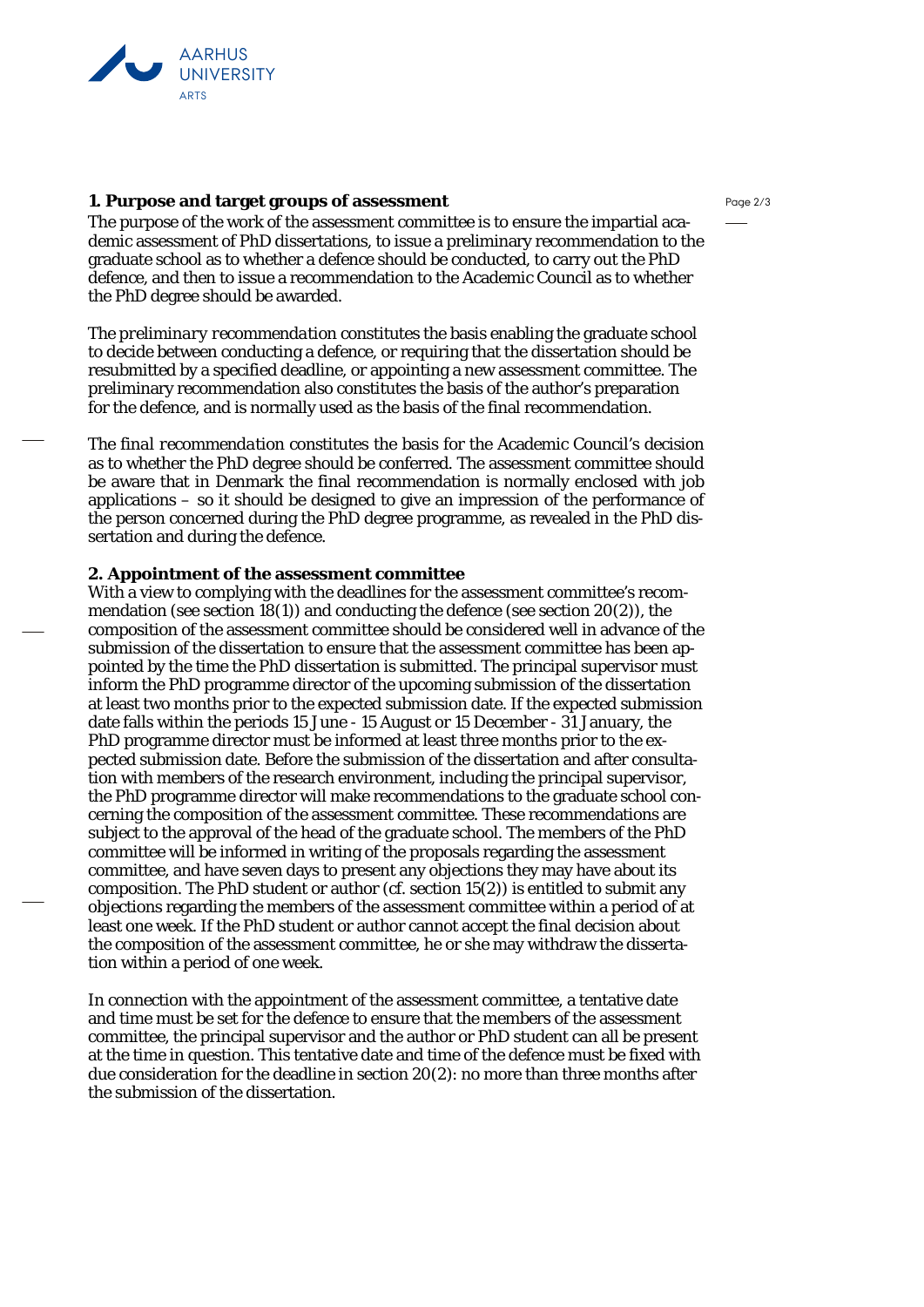

The assessment committee consists of three members. The institution concerned appoints a chair from among the committee members. The members of the assessment committee must be recognised researchers within the relevant field. Two of the members must be external researchers, at least one of whom must be from outside Denmark, unless this is not relevant for the subject in question. Both sexes must be represented in the assessment committee. Supervisors may not be members of the assessment committee; however, the principal supervisor assists the assessment committee without voting rights.

# **3. Tasks of the assessment committee in connection with the preliminary recommendation**

The tasks of the assessment committee are described in the PhD Order and section 18 of the appurtenant guidelines, and in points 6.3, 6.4, 7 and 7.1 of the guidelines for the PhD degree programme issued by the Graduate School, Arts. No later than two months after the submission of the PhD dissertation, the assessment committee must make its preliminary recommendation to the institution as to whether the PhD dissertation fulfils the requirements for the award of the PhD degree. The month of July is not included when calculating the two-month deadline. The reasons for the recommendation must be stated, and in the event of disagreement the majority will prevail. The recommendation must be prepared in accordance with the graduate school's guidelines on PhD assessments, cf. section 3.5 below. The institution sends a copy of the recommendation to the PhD student or author as soon as possible. The timetable must allow one week for the approval by the graduate school of the committee's preliminary recommendation. The PhD student must receive the preliminary recommendation no later than three weeks before the defence. The final date of the defence must be agreed with the PhD student once it is clear that the dissertation has been accepted for defence.

When dissertations are resubmitted after being revised, the assessment committee's reassessment must take its point of departure in the earlier assessment, and must in particular consider whether the revised dissertation has been sufficiently improved in relation to the points made in the earlier assessment.

### *3.1 Chair of the assessment committee*

The chair of the assessment committee will inform the committee of the rules applying to the assessment, the way the recommendation is expressed, and the tasks of the assessment committee members in connection with the defence. Once they have been appointed, the assessment committee members will be informed of this in writing. The chair is responsible for coordinating the work of the committee and ensuring that deadlines and other formalities are complied with. The chair is responsible for combining the written contributions into a recommendation, and must ensure the linguistic quality of the recommendation so it constitutes a coherent text with a clear connection between the premises and conclusion. The head of the graduate school can provide advice and guidelines, and should be contacted with any queries. Any contact between the assessment committee and the PhD student must go via the graduate school secretariat. If any comments are received following the legality check, from the graduate school or from the Academic Council, the chair is responsible for responding and if necessary (after consulting with the other committee members) adjusting the recommendation.

The chair must ensure that the principal supervisor is able to follow the work of the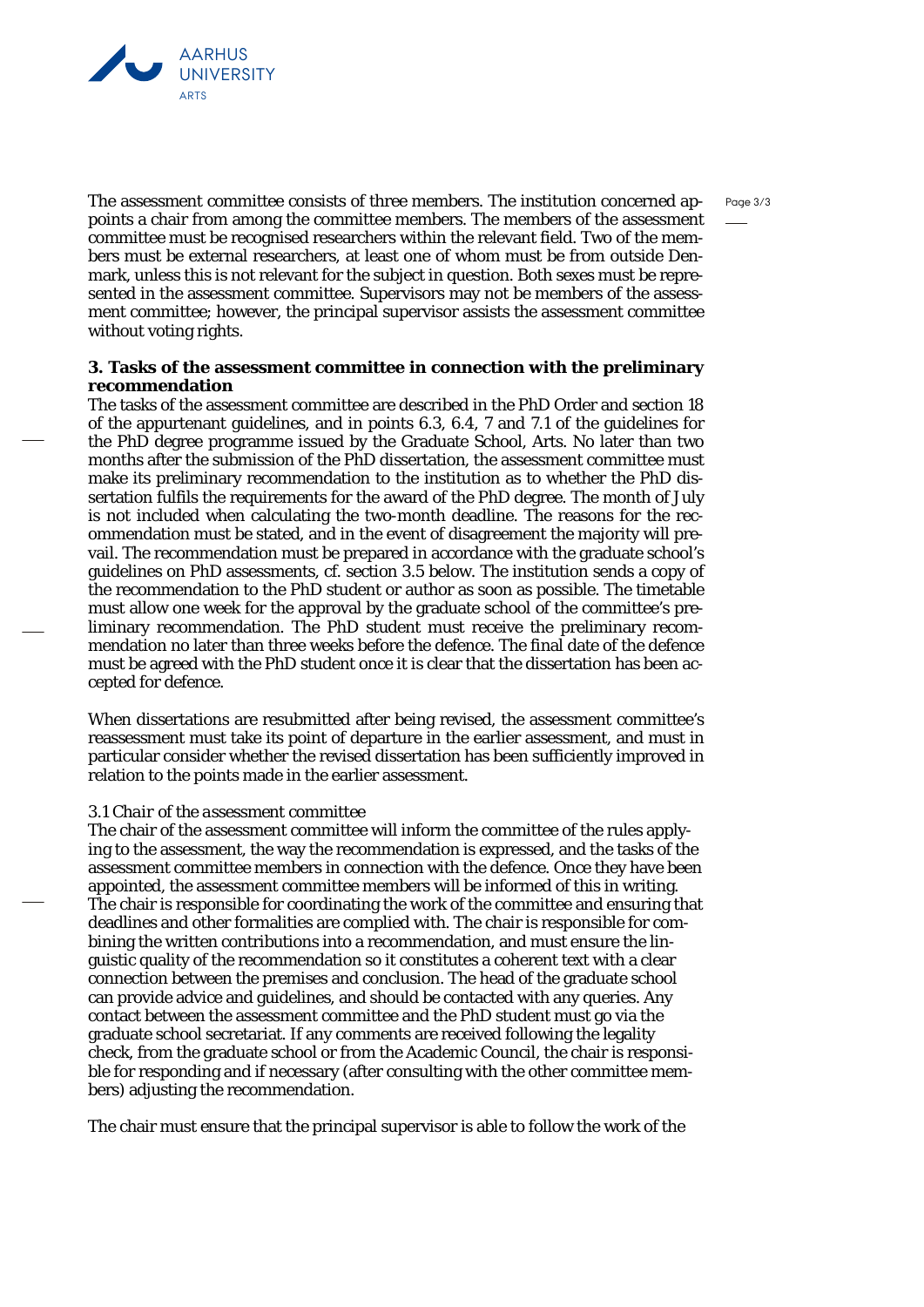

committee from the outset. If the chair discovers during the work of the assessment committee that there is a prospect of a non-unanimous recommendation or a unanimous negative recommendation being made, the graduate school will be contacted immediately.

The chair is also responsible for ensuring that the plan for the task of assessment is observed, and for informing the graduate school if there are any delays or other problems. And finally, when dissertations are accepted for defence, the chair is responsible for allocating roles and tasks to the assessment committee members for the defence proceedings, including agreeing which topics should be brought up and which committee members should be the first and second opponents. The chair is then responsible for drawing up the final recommendation, as was the case with the preliminary recommendation.

## *3.2 Role of the principal supervisor*

The principal supervisor is not a member of the assessment committee, but assists the assessment committee without voting rights and is therefore presumed to play a role in the assessment committee's work, among other things with a view to answering any requests for clarification concerning the underlying PhD programme. The principal supervisor is entitled and obliged – without voting rights – to take part in all phases of the work of the assessment committee.

### *3.3 Conclusion of the recommendation*

The assessment committee may recommend that the dissertation is suitable for defence, or that the dissertation is not suitable. In the latter case, the assessment committee must state in the recommendation whether the PhD dissertation may be resubmitted in a revised version, and if so which deadline applies for this.

### *3.4 Further processing*

The chair of the assessment committee sends the preliminary recommendation to the graduate school, which will arrange for the legality check and quality assurance of the recommendation. If necessary, the PhD programme director will assist the head of the graduate school in his/her approval of the preliminary recommendation. The recommendation must be drawn up in such a way that it constitutes a correct and satisfactory decision-making basis in accordance with the current rules and guidelines. If this is not the case, the head of the graduate school or the PhD secretariat may ask the assessment committee to expand or revise parts of the assessment. The PhD student or the author and the principal supervisor must be allowed a period of at least two weeks to submit their comments on the recommendation. If any comments are made on the recommendation, the graduate school will inform the Academic Council of them.

If the recommendation is not favourable, the head of the graduate school makes one of the following decisions based on the assessment committee's recommendation and any comments made by the PhD student or author and the principal supervisor: 1) That the public defence cannot be held.

2) That the PhD dissertation may be resubmitted in a revised version within a period of at least three months. If the dissertation is resubmitted, it will be assessed by the original assessment committee unless special circumstances apply.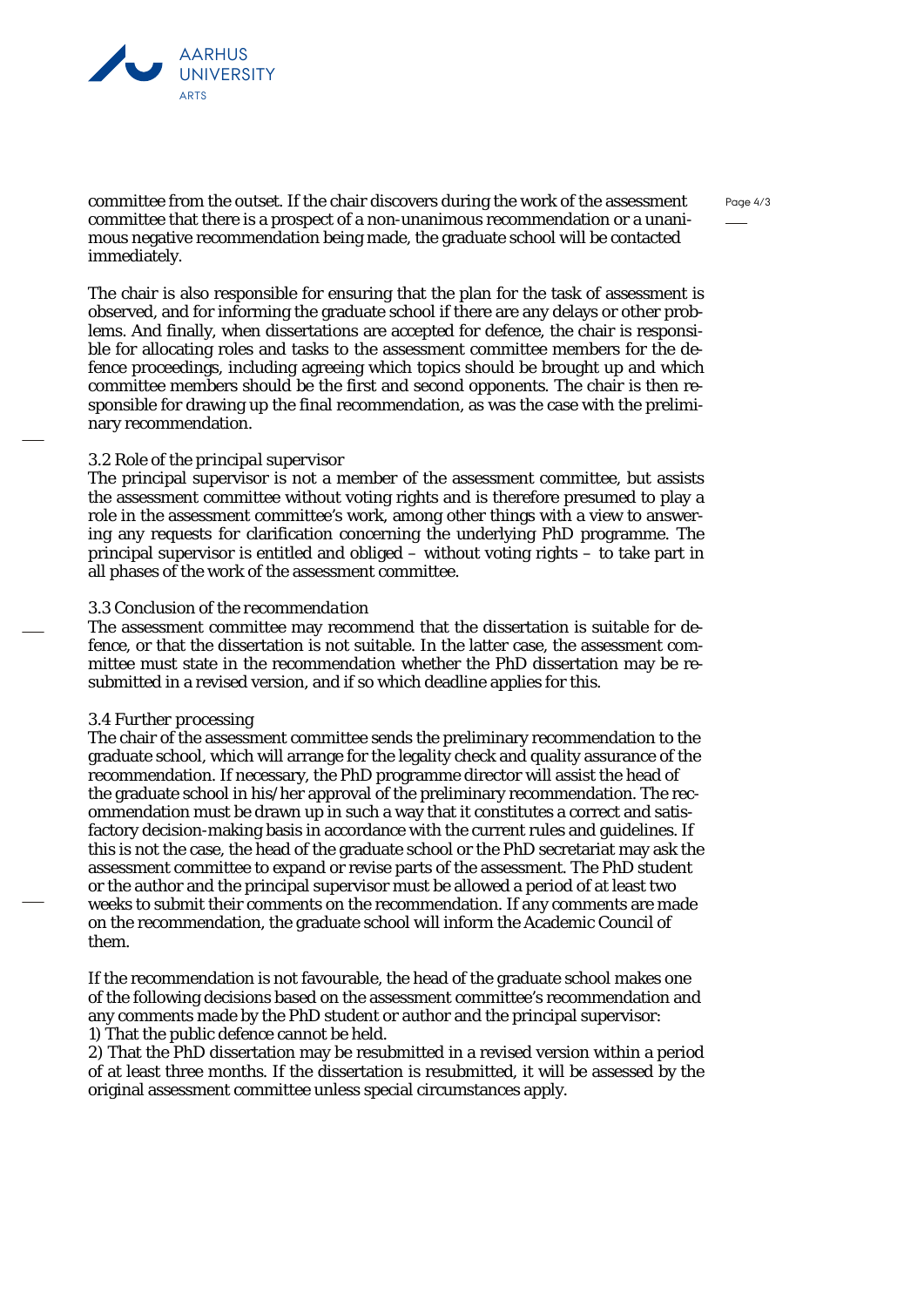

Page 5/3 3) That the PhD dissertation will be referred to a new assessment committee for assessment.

## *3.5 Details regarding the preliminary recommendation*

The recommendation should be a maximum of 5-7 pages. The recommendation must state whether the dissertation in its current form is suitable for defence. The recommendation must state reasons, and it must take the form of an independent document with a short presentation of the theme and structure of the dissertation and a statement of the strengths and weaknesses of the dissertation. The premises on which the committee's assessment is based must be stated clearly. The recommendation must be detailed, clear and exhaustive enough to enable non-specialists to follow its thinking from premises to conclusion.

The following terms apply to both preliminary and final recommendations: The language used must be sober, impartial and objective. If all the committee members can read Danish, the recommendation can be written in Danish. The recommendation can also be written in English. If any of the committee members do not understand Danish, the recommendation must be written in English. The chair of the assessment committee is responsible for ensuring the linguistic quality of the recommendation. The recommendation must be written on AU stationery with the name and position of the chair in the colophon. The logo and colophon must appear on all the pages, although only the colophon and the name of the school/faculty centre from page 2 onwards. The recommendation must be paginated. The last page of the final recommendation must contain some text apart from the names and signatures of the assessment committee members.

Detailed instructions for layout/linguistic improvements and changes (including specific comments on proofreading) should be avoided in the recommendation. If necessary, the assessment committee can draw up a supplementary list of mistakes, proofreading comments etc.

In special circumstances, and subject to dispensation granted by the head of graduate school, the recommendation can be written in a language other than Danish or English. This will normally be the case when dispensation has been granted to write the PhD dissertation in a language other than Danish or English, and is also connected to the decision regarding the composition of the assessment committee.

# *3.6 Structure and content of the recommendation*

*Heading: Preliminary recommendation*

Please state the name of the author and the full title of the dissertation. The text must state that this is a PhD dissertation.

## *First section*

Please state the composition of the assessment committee: names, academic titles, and the names of the institutions to which they belong, including the country for members from outside Denmark. The chair of the committee must also be indicated.

Please state the name of the principal supervisor (name, title, home institution) and confirm that the principal supervisor has taken part in the work of the assessment committee without voting rights. If the dissertation has been submitted without the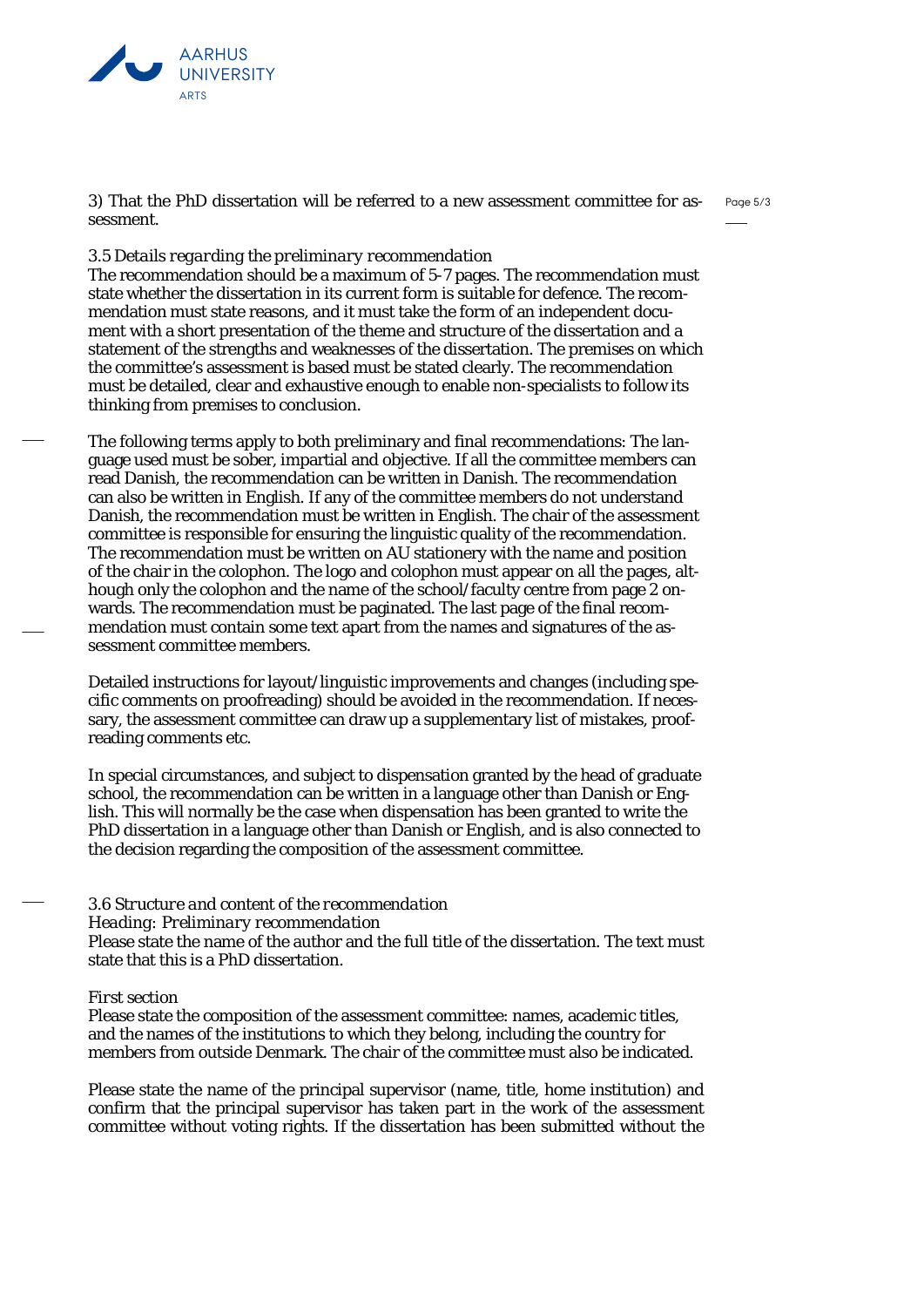

student being registered as a PhD student (section 15(2) of the PhD Order – the dispensation clause), please state that this is the case.

Page 6/3

### *Second section*

The second section must explain the form of the dissertation (monograph, articles, Danish and English summary, appendices etc.), as well as its length (number of pages excluding appendices, and number of pages of appendices). If the PhD dissertation includes work that has been written or published in collaboration with others, please state that this is the case.

### *Third section*

The third section of the recommendation must start with a brief summary of the issue dealt with by the dissertation, as well as describing the basis of the theory and sources used, the choice of method and the structure. This should be followed by the critical assessment (stating the arguments), drawn up with a view to ensuring that the relationship between strengths and weaknesses is stated so clearly that the conclusion seems fully justified. In this section the recommendation should state the dissertation's contribution to research and place the dissertation in relation to the international research status of the topic concerned. The recommendation must also contain a conclusion as to whether the relevant research results are well founded and presented in accordance with the demands of the academic areas in question with regard to documentation, method and argumentation. If works are included in the dissertation that were written in collaboration with other people, or research results obtained in collaboration with other people, this section of the recommendation can also consider the independent, original contribution of the author.

The assessment should also include a brief evaluation of the dissertation's thoroughness, acribia and form. However, criticism of form or details should be presented secondarily and in proportion to the assessment of the central academic issues in relation to the dissertation's empirical data, documentation, method and theory foundation, position in relation to other international research etc. It should be clear whether any criticism of the dissertation's language, form or academic acribia is so significant that it raises questions about the tenability of the dissertation's central hypotheses and research results. The third section should conclude with a rounded, overall evaluation preparing the way for the conclusion.

#### *Fourth section*

The committee's conclusion as to whether the dissertation is suitable for defence. The assessment committee can make the following recommendations:

- 1. "A unanimous assessment committee recommends that the dissertation should be accepted for defence"
- 2. "A majority of the assessment committee recommends that the dissertation should be accepted for defence, while a minority of the assessment committee recommends [that the dissertation should not be accepted for defence or that the author should have the opportunity to revise and resubmit the dissertation]"
- 3. "A unanimous assessment committee recommends that the dissertation should not be accepted for defence"
- 4. "A majority of the assessment committee recommends [that the dissertation should not be accepted for defence or that the author should have the oppor-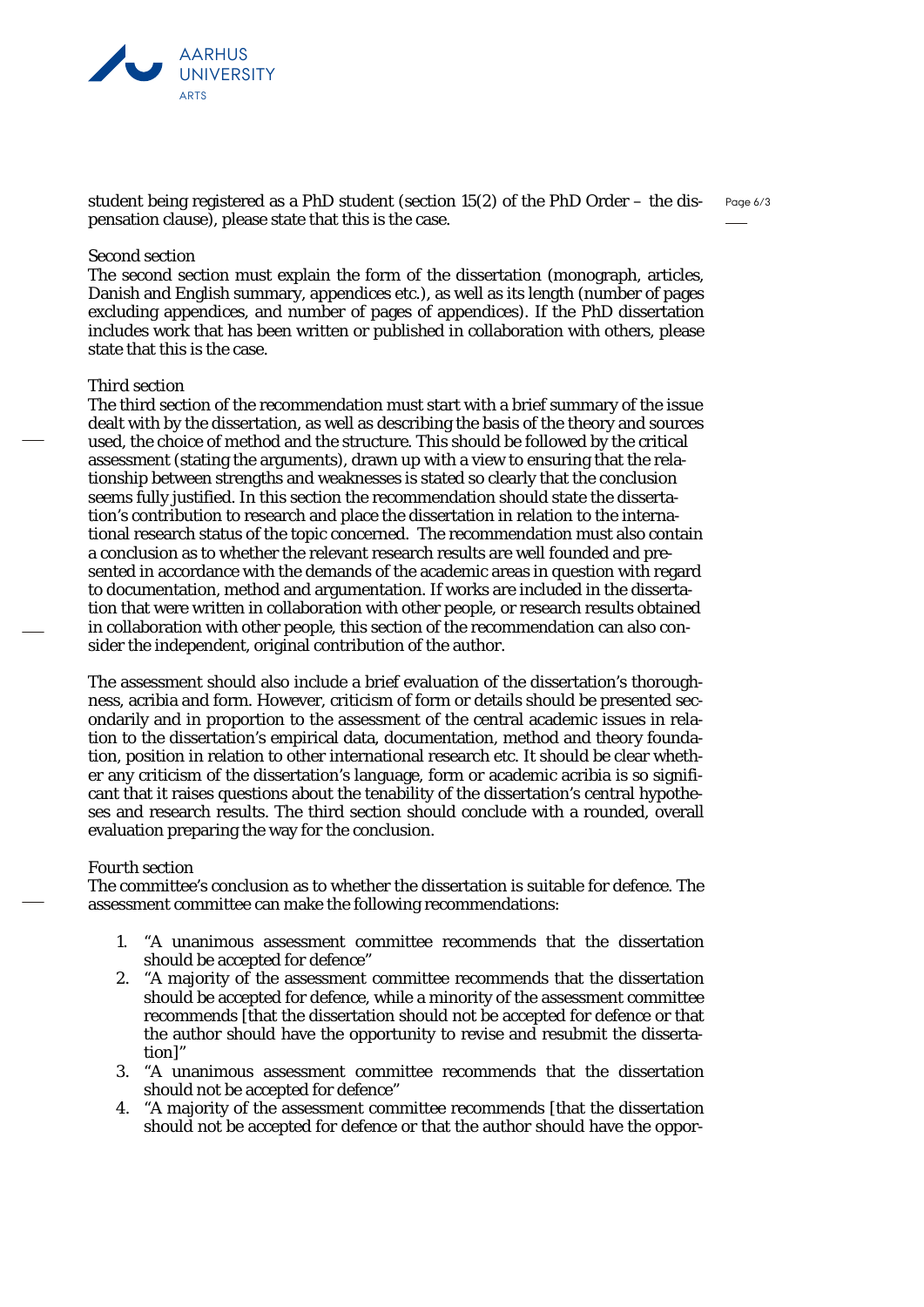



tunity to revise and resubmit the dissertation], while a minority of the assessment committee recommends that the dissertation should be accepted for defence"

5. Finally, the assessment committee may be equally divided, with one member for each of the three viewpoints (acceptance for defence, revision, nonacceptance for defence)

The conclusion must be expressed in the form of a declaration and must not contain moderating expressions such as "*...are in no doubt that..." or "despite the points mentioned above..."*. It must be stated clearly whether the recommendation is unanimous or whether there is a split verdict, and in the latter case which members of the assessment committee have which viewpoints.

If the committee recommends that the PhD dissertation can be submitted in a new, revised form, the recommendation must state clearly which parts of the dissertation need be improved if the revised dissertation is to be recommended for defence after being resubmitted.

## *Fifth section*

Please state the tentative date of the defence. The date and time of the defence must be arranged to comply with the deadline stated in section 20(2) of the PhD Order. The date and time must be agreed with the PhD student/author.

## *Sixth section*

Date and signatures. The preliminary recommendation can be signed by the chair of the assessment committee on behalf of the committee.

## **4. Public defence**

The defence proceedings are described in the PhD Order and sections 19 and 20 of the appurtenant guidelines, and in points 8, 8.1 and 8.2 of the guidelines for the PhD degree programme issued by the Graduate School, Arts. The defence takes place no less than two weeks after the assessment committee has submitted its recommendation. The defence must take place within three months of the submission of the PhD dissertation. The month of July is not included when calculating the three-month deadline. The defence may not be held outside the normal semester months, i.e. not in January or July-August.

During the defence proceedings, the PhD student or author must be given the opportunity to explain his or her work and defend the PhD dissertation before the members of the assessment committee. The defence proceedings will be chaired by a member of academic staff who is appointed by the graduate school.

The defence may last a maximum of three hours, including a break of around 15 minutes. After an introduction by the chair, the author of the dissertation will present his or her work. This presentation may not last more than 30 minutes. Then the author will be examined by the members of the assessment committee on issues related to the PhD dissertation. The opposition to the dissertation will take the form of a critical dialogue with the author. During the opposition the author must be given the opportunity to defend his/her results in the dissertation. Committee members agree among themselves the order of their contributions, but the chair of the committee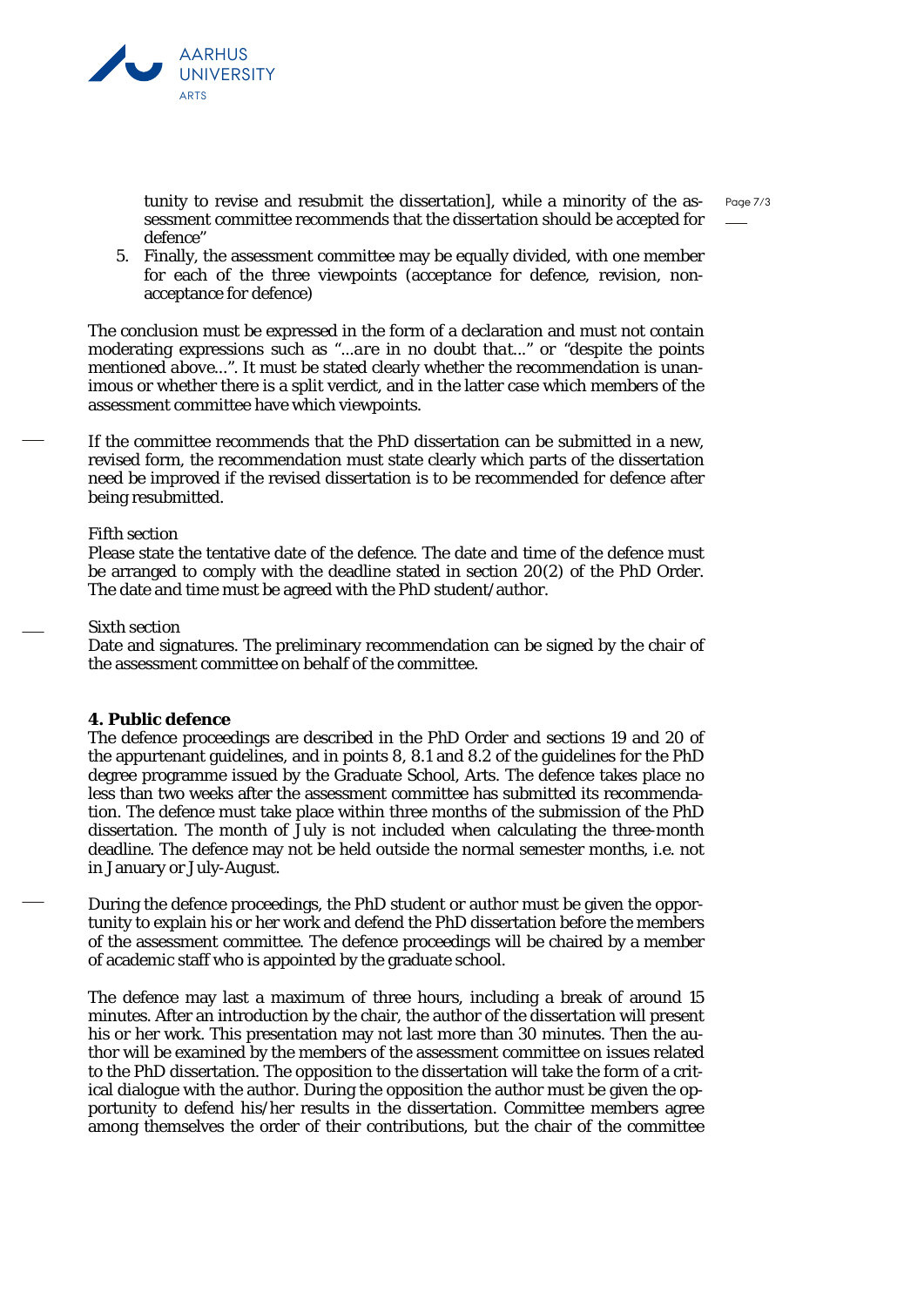



will usually speak last. The two external opponents will normally have 40 minutes each, while the chair of the assessment committee will normally have 30 minutes both for making points in opposition and for summing up. The chair of the defence proceedings may give other people the opportunity to make points *ex auditorio* during the defence. Those who wish to make such points must announce their intention during the break in the defence proceedings at the latest. *Ex auditorio* points from the audience will be taken immediately after the break, and may not last more than a total of 20 minutes. After all the contributions to the discussion have been made and answered, the chair of the assessment committee will round off the proceedings by summing up. This concludes the defence proceedings.

Immediately after the conclusion of the defence, the assessment committee will withdraw to make a decision as to whether they will recommend the award of the PhD degree on the basis of the defence. If the members of the committee are unanimously of the opinion that the PhD degree can be awarded, the chair of the committee may announce this orally.

On the basis of the dissertation and the defence, the assessment committee must assess whether the relevant requirements have been met pursuant to section 21 of the PhD Order. The recommendation must be made without undue delay out of consideration for the PhD student or author.

## **5. The final recommendation**

The final recommendation is described in the PhD Order and sections 21 and 22 of the appurtenant guidelines, and in points 9.1 and 9.2 of the guidelines for the PhD degree programme issued by the Graduate School, Arts. The final recommendation is the recommendation to the institution concerned regarding the award of the PhD degree. The recommendation should be a maximum of 5-7 pages. The title of the document is: Recommendation regarding PhD degree.

The assessment committee must issue its final recommendation within one week of the defence, including an overall assessment of the dissertation and the oral defence. This must observe the same formal requirements and contain the same information as the preliminary recommendation, as well as a brief account of the oral defence proceedings. This account must be included as an integral part of the assessment, and the date of the defence must be stated. If aspects of the dissertation come to light during the defence that give the committee reason to amend their descriptions and assessments of the dissertation in the preliminary recommendation, the final recommendation must be revised accordingly. Observations and points arising from the oral defence which are of importance for the assessment of the research results achieved should be included in the third section. The recommendation should be concluded with the committee's final recommendation. It must be stated whether the recommendation is unanimous or not. If the recommendation is not unanimous, there must be a brief explanation of the issues to which the minority and majority respectively have attached importance in their different conclusions.

*The summary section recommending that the dissertation should be accepted for oral defence should be deleted.* If the dissertation has been assessed previously and resubmitted after necessary revisions, the recommendation must be expressed in a manner that ensures that the final wording does not reveal this fact.